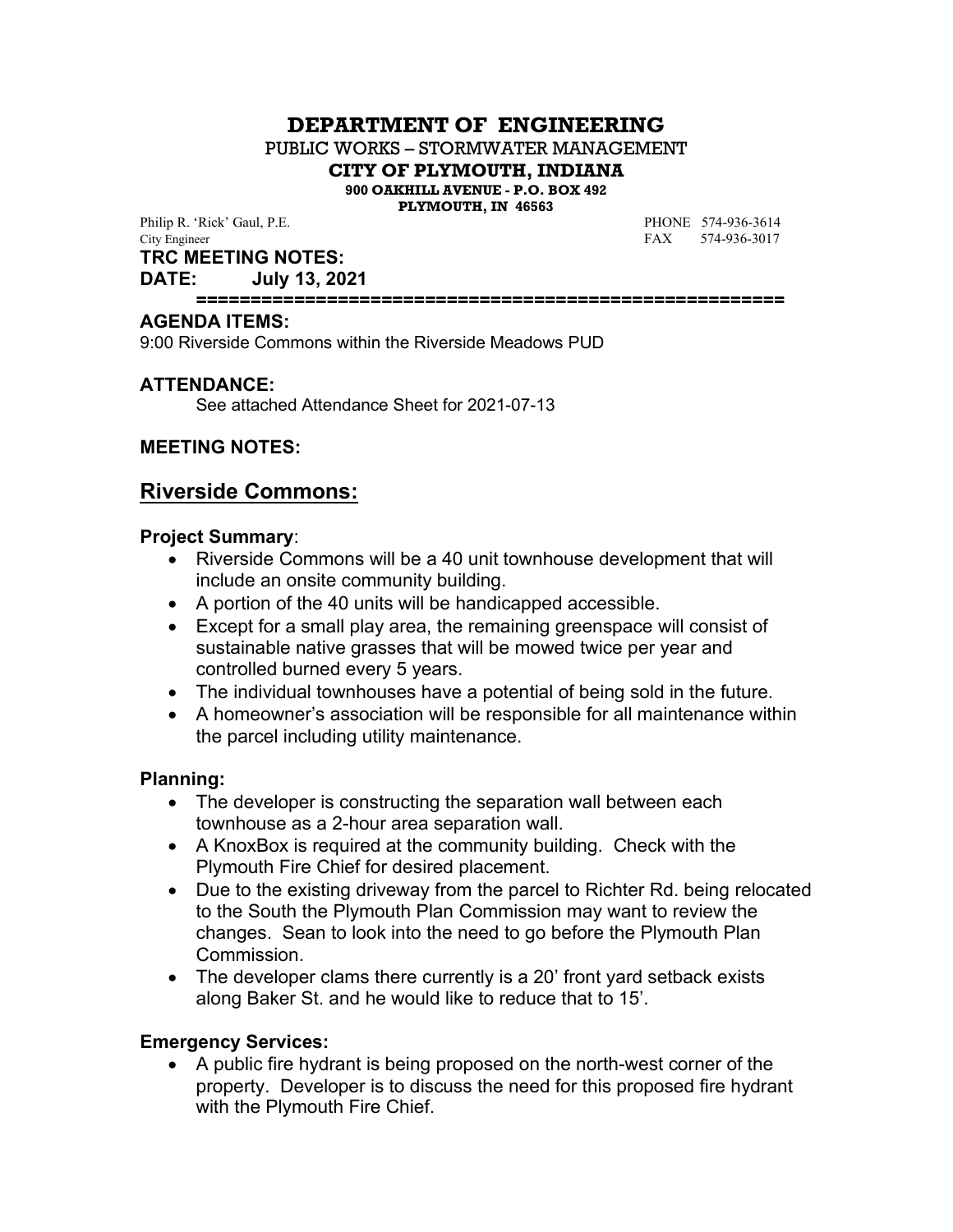## **Transportation:**

- The developer / designer is expecting the existing alleyways to be damaged during the construction process and would like information on the alley profile needed to replace the damaged alleyways. Jim will provide the city standard profile.
- Alley is expected to remain 16' wide as it exists now.
- A street cut permit is required for each street cut. Street cuts 4' wide (max.) and no more than 24' in length will be \$500.00 plus asphalt costs. Larger street cuts must be performed by a qualified paving contractor, who's cost above the \$500.00 base permit fee shall be paid by the person making the application.
- Due to the existing driveway from the parcel to Richter Rd. being relocated to the South the island located on Richter Rd. will need to be modified to accommodate passenger vehicle and emergency vehicle traffic.
- Sean will review who is responsible for the maintenance of the islands in Richter Rd. and will report the findings to the developer and the Street Superintendent.
- How would trash be collected by the City's trash hauler since each unit will have an individual water meter and receive a water, sewer and trash bill. Sean to check into this.
- A question was asked how snow will be removed. The developer and/or the designer have not addressed the issue as of yet.
- Parking spaces shall be 10' wide by 20' long per Plymouth Zoning Ordinance.
- No handicapped spaces were shown on the drawing.
- Parking areas and entrances shall be designed so passenger and emergency vehicles can maneuver safely. It was recommended that vehicle maneuverability tracking be preformed to ensure the designed components work.
- 90 degree parking, this includes the parking spaces along the back side of the units, should have a 25' clear area to back into. Refer to the Plymouth Zoning Ordinance for more information.
- A discussion took place regarding guest parking. Developer expects there will be guest and delivery vehicles parking on Baker Street.

## **Utilities:**

- A new 6" or 8" water main is being proposed along the west and the north side of the development to create a loop around the property.
- The new water main will be placed within a 10' wide utility easement outside the 24' west alley easement and along the northern edge or the north alleyway.
- Dedicated water mains are to be constructed of ductile iron pipe (DIP).
- The sanitary sewer, storm sewer and domestic water infrastructure within the parcel will remain private and not dedicated to the City of Plymouth.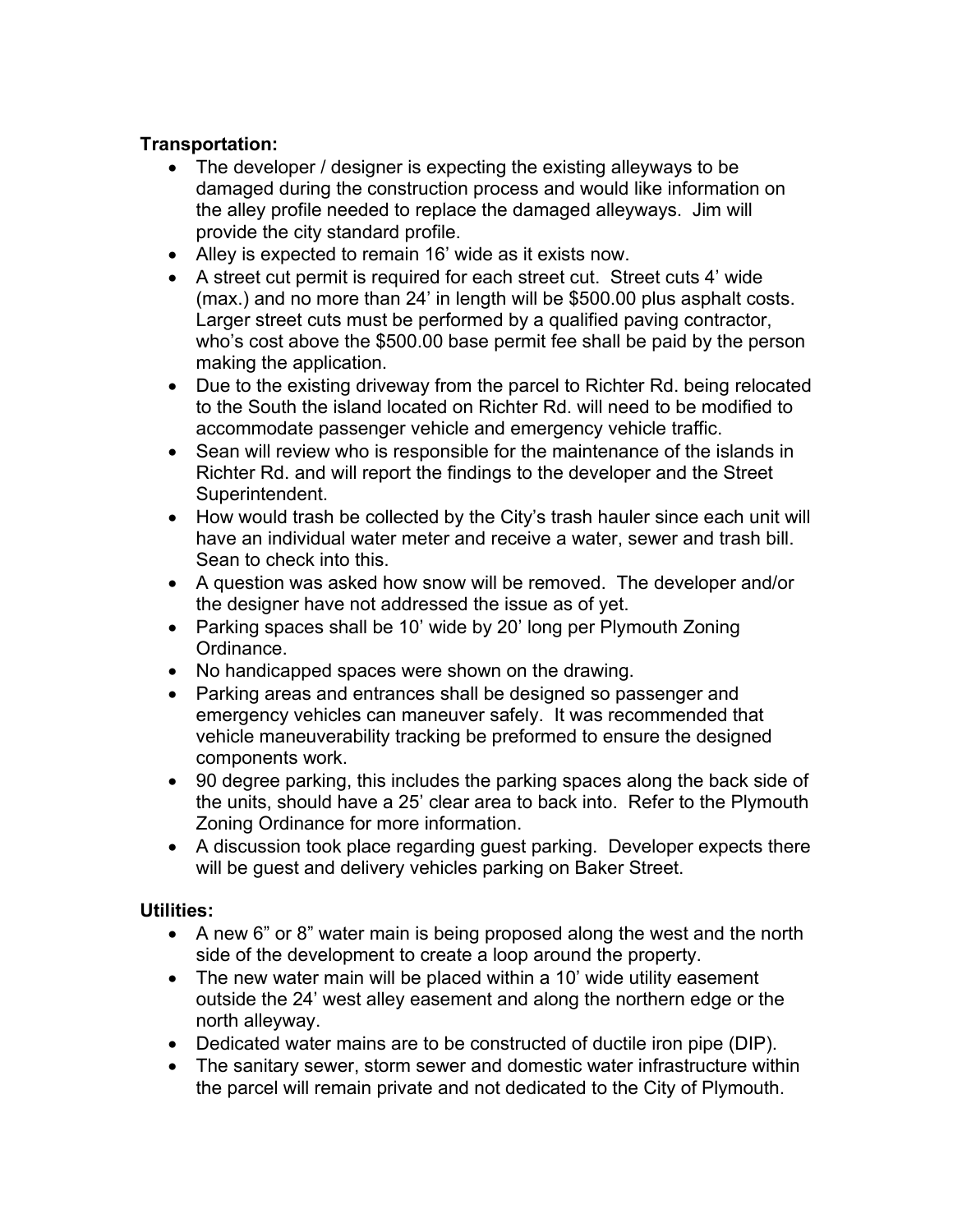- Each unit, including the community building, will be served by individual water meters.
- Meters will be ganged together to serve a group of townhouses with a single master shutoff valve placed prior to the meter gang and individual shutoff valves placed after each individual meter. The single master shutoff valve shall be placed in the tree lawn and located away from sidewalks, roadway or structures to allow for maintenance.
- The developer is responsible for the meter cost.
- Private sanitary sewer mains will be placed under each townhouse building cluster. Minimum size required is 6" diameter with a possibility of using an 8" diameter.
- Dedicated storm sewer mains are to be constructed of water tight joints.
- Developer / designer to refer to the Plymouth City Standards for sanitary and storm castings used on dedicated utilities.
- With the townhouses having the ability of being sold a strong agreement will need to be in place for any utilities that are placed under or through adjoining buildings explaining where exactly, operation / maintenance responsibilities are.

## **Drainage:**

- The drainage designer will be designing the drainage to include some of the storm water being detained within the proposed underground private piping. Storm water will also be detained within the asphalt parking area of the development.
- Drainage needs to be designed for a 100-year storm, contained on-site and is limited to a 9.3 CFS discharge into the existing City stormwater system.
- To achieve the 9.3 CFS an orifice will need to be placed in the last private storm sewer manhole prior to discharging into the city storm sewer system.
- The storm water from the covered porches along with the sidewalks adjacent to Baker Street that do not flow to the north will need to be addressed once the accumulated square footage meets or exceeds 4,000 square feet.
- A Storm Water Pollution Prevention Plan (SWPPP) is required if 1 acre of land or more will be disturbed.
- The developer discussed the urgency to get approvals. Please note: The City has check lists for drainage plan and SWPPP preparation. To avoid delays in the review process all items on the check lists need to be fully addressed and the drainage calculations need to be complete and accurate per the City's Ordinance. Failure to follow the above information could drastically increase the review time.

## **General:**

 Addressing: the developer desires to address the units facing Baker Street with Baker Street addresses although the city addresses each building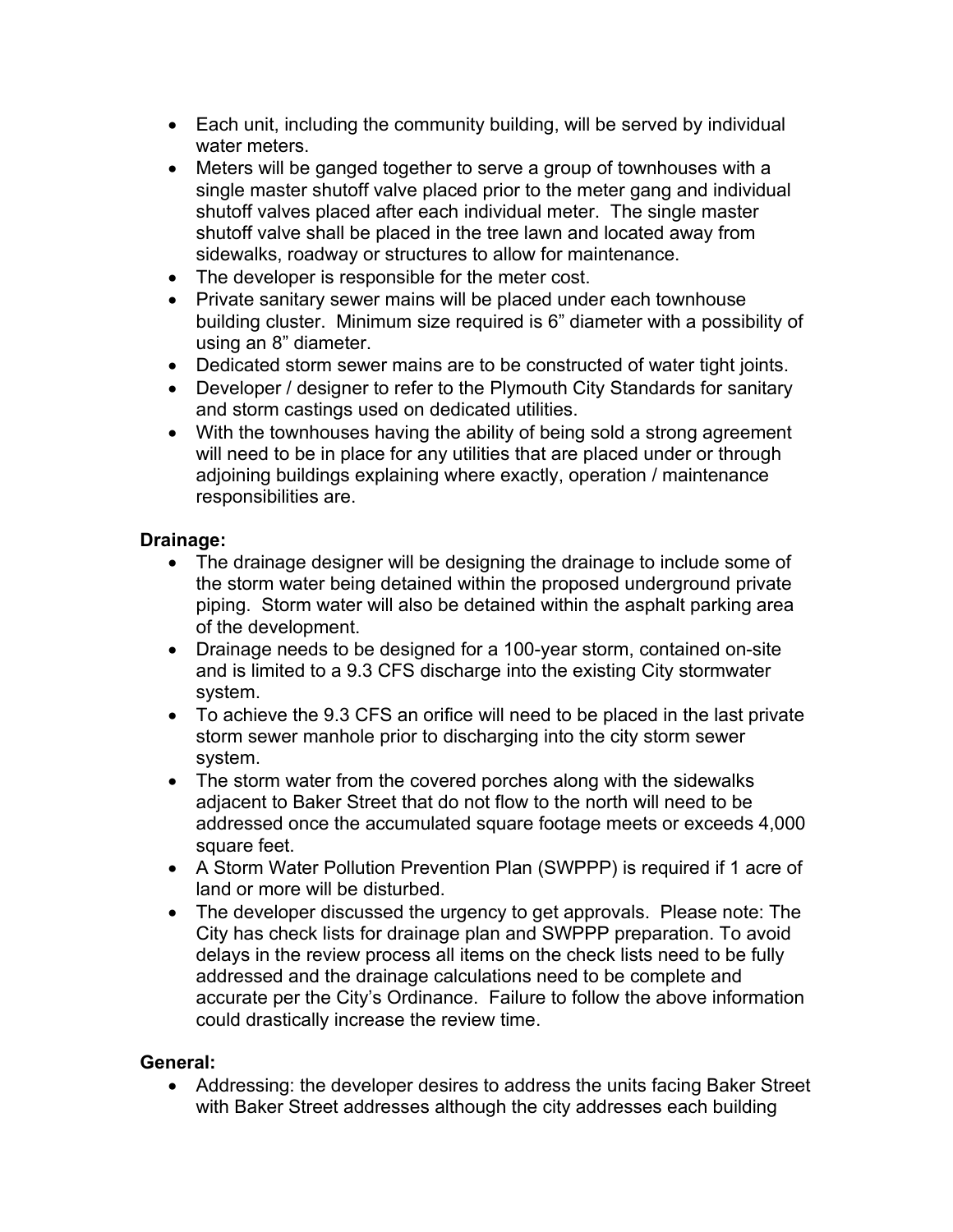based on the drivable access to the building. The rear of the buildings facing the parking area do not have an entrance into each unit other than an overhead garage door.

- The site plan provided to the TRC indicated areas of the plan that will need adjustments to meet the City's Zoning Ordinance.
- Plans need to show where the gang mailboxes will be placed.

# **END OF MEETING**